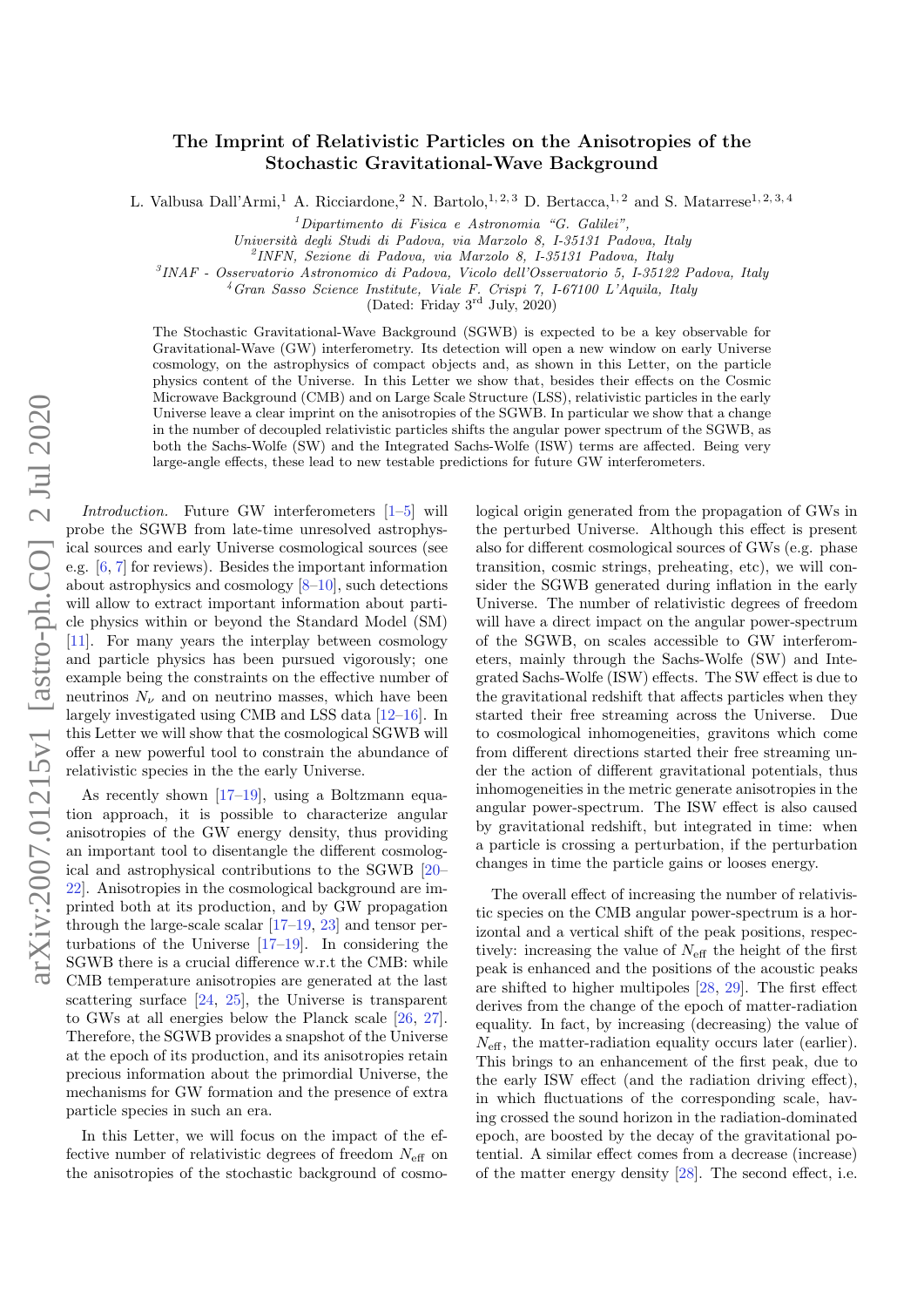shift of the positions of the peaks, is again related to the change of the matter-radiation equality, through the change of  $N_{\text{eff}}$ , and in particular on the effect on the sound horizon (at the recombination epoch) which becomes smaller when  $N_{\text{eff}}$  increases [\[30,](#page-5-20) [31\]](#page-5-21).

Another well-known effect given by decoupled relativistic species, in particular neutrinos, on the CMB angular power-spectrum, is the damping due to their anisotropic stress of the amplitude of the GW spectrum by 35% [\[32–](#page-5-22) [34\]](#page-5-23). Such an effect is quite enhanced in the frequency region between  $10^{-16}$  Hz and  $10^{-10}$  Hz, while is less significant below 10−<sup>16</sup> Hz, since this frequency region probes the Universe when it was matter-dominated [\[32,](#page-5-22) [35,](#page-5-24) [36\]](#page-5-25).

For the SGWB, we know that gravitons decoupled long before the end of inflation, so the time at which the SW effect is generated is much earlier and the integration time for the ISW effect is much longer. In this Letter we compute the imprints of relativistic particles on the SGWB angular power-spectrum: in particular, as far as the SW term is concerned, the effect is mainly due to the fact that gravitons decoupled at much larger energy scales (w.r.t. CMB photons) and the consequence of adding new species is to suppress its contribution. For the ISW effect we know that it is determined by the variation of the gravitational potentials  $\Phi$  and  $\Psi$  from graviton decoupling until the present epoch. As we know from the CMB [\[30\]](#page-5-20), there are two different ISW contributions: the Early ISW, generated by the time-variation of the modes when they cross the equality epoch, and the Late ISW, due to the drastic changes of  $\Phi$  and  $\Psi$  in the dark-energy-dominated era. The first term is responsible for the enhancement of the first acoustic peak (together with the radiation driving effect), while the latter increases by increasing the angular scale, i.e. by reducing  $\ell$ . There is a key difference between the CMB and the SGWB: photons decoupled at last scattering, during the matter-dominated era, while gravitons decoupled long before (as detailed below), therefore the integration for computing the ISW effect for the gravitons started a long earlier. This essentially does not modify the  $\ell$ -ISW, while it changes considerably the early ISW.

Following  $[17-19, 28, 30]$  $[17-19, 28, 30]$  $[17-19, 28, 30]$  $[17-19, 28, 30]$  we start by defining the distribution function f for the gravitons and we write down the Boltzmann equation for  $f$  in a perturbed spatially flat Friedmann-Lemaître-Robertson-Walker (FLRW) metric, accounting that graviton move along null geodesics defined by the background metric (which should be understood including large scale perturbations); we consider gravitons as collisionless particles, under the assumption that they decouple at early times. We include the effect of extra relativistic degrees of freedom on the scalar gravitational potentials through their contribution to the anisotropic stress, and then we quantify the impact on the angular SGWB power spectrum. We will briefly comment also on the effect on the tensor contribution to the SGWB spectrum, even if, as we will see, such effects will

be important at much smaller scales.

Boltzmann equation for GWs. To study the effect of new particle species on SGWB anisotropies we start from the Boltzmann equation for the gravitons  $\mathcal{L}[f] =$  $\mathcal{C}[f(\lambda)] + \mathcal{I}[f(\lambda)],$  where  $\mathcal{L} \equiv d/d\lambda$  is the Liouville term,  $\mathcal C$  and  $\mathcal I$  account respectively for the collisions of GWs along their path, and for their emissivity from cosmological and astrophysical sources [\[17\]](#page-5-9). The collisions among GWs can be disregarded since they affect the distribution at higher orders (in a series expansion in the gravitational strength  $1/M_P$ , see [\[37\]](#page-5-26)). The emissivity can be related to some astrophysical processes (such as merging of compact objects) in the late Universe, as well as cosmological processes, so we treat the emissivity term as an initial condition on the GW distribution. The background metric on which our gravitons propagate is defined by

$$
ds^{2} = a^{2}(\eta) \left[ -e^{2\Phi} d\eta^{2} + (e^{-2\Psi} \delta_{ij} + h_{ij}) dx^{i} dx^{j} \right], \quad (1)
$$

where  $a(\eta)$  is the scale-factor,  $\eta$  is conformal time and we consider only scalar ( $\Phi$  and  $\Psi$ ) and tensor ( $h_{ij}$ , taken to be transverse and traceless) perturbations in the socalled Poisson gauge. As we will show in the following, the effect of new particle species on the SGWB will be transferred via their effect on the scalar potentials.

The Boltzmann equation for the SGWB of cosmological origin, can be computed in a similar way to what is done for the CMB [\[30,](#page-5-20) [38,](#page-5-27) [39\]](#page-5-28). Keeping only the terms up to first order in the perturbations, it reads [\[18,](#page-5-29) [19\]](#page-5-10)

<span id="page-1-0"></span>
$$
\frac{\partial f}{\partial \eta} + n^i \frac{\partial f}{\partial x^i} + \left[ \frac{\partial \Psi}{\partial \eta} - n^i \frac{\partial \Phi}{\partial x^i} + \frac{1}{2} n^i n^j \frac{\partial h_{ij}}{\partial \eta} \right] q \frac{\partial f}{\partial q} = 0,
$$
\n(2)

where  $\hat{n} \equiv \hat{p}$  is the direction of motion of the GWs, while  $q \equiv |\vec{p}|a$  is the comoving momentum. The first two terms encode free streaming, that is the propagation of perturbations on all scales. The third term causes the red-shifting of gravitons, including SW, ISW and Rees-Sciama (RS) effects [\[28\]](#page-5-18). As we will see in the next section, through the scalar potentials, both the SW and the ISW, are affected by the presence of extraparticle species after inflation, and so is the SGWB. It is convenient to rescale the perturbed part of the distribution function using the following redefinition  $\delta f \equiv$  $-q\left(\frac{\partial \bar{f}}{\partial q}\right) \Gamma \left(\eta, \vec{x}, q, \hat{n}\right), \bar{f}$  being the homogeneous and isotropic contribution, and the Boltzmann equation in Fourier space, eq. [\(2\)](#page-1-0), becomes

<span id="page-1-1"></span>
$$
\Gamma' + i k \mu \Gamma = S(\eta, \vec{k}, \hat{n}), \qquad (3)
$$

where the source function is  $S = \Psi' - ik \mu \Phi - n^i n^j h'_{ij}/2$ (primes denoting differentiation w.r.t. conformal time and  $\mu \equiv \hat{k} \cdot \hat{n}$ . The quantity  $\Gamma$  can be immediately related to the perturbation of the GW energy density,  $\rho_{\rm GW} \equiv \int d^3p \, p \, f$ . It is customary to parameterize the GW energy density measured at time  $\eta$  and location  $\vec{x}$  in terms of its fractional contribution  $\Omega_{\rm GW}$ ,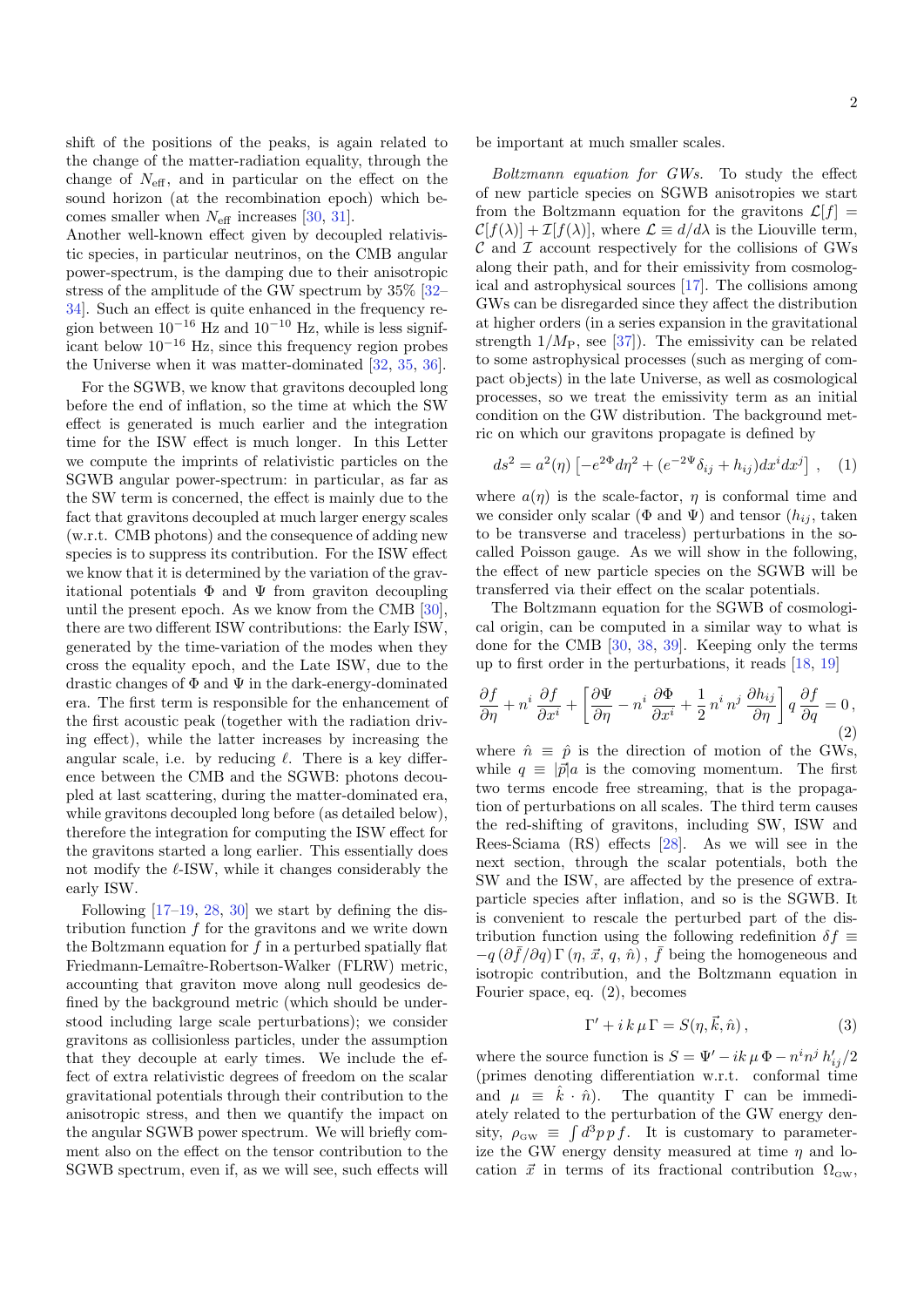through  $\rho_{\rm GW}(\eta, \vec{x}) \equiv \rho_{\rm crit} \int d\ln q \Omega_{\rm GW}(\eta, \vec{x}, q)$ , where  $\rho_{\rm crit} = 3H^2M_{\rm P}^2$  is the Universe critical energy density, and  $H$  the Hubble rate. Since we are interested in its inhomogeneous and anisotropic component, we allowed  $\Omega_{\rm GW}$  to depend on space. We account for the anisotropic dependence by defining  $\omega_{\rm GW}$  through  $\Omega_{\rm GW}$  =  $\int d^2\hat{n}\,\omega_{\rm GW}(\eta, \vec{x}, q, \hat{n})/4\pi$ , and by introducing the density contrast  $\delta_{\rm GW} \equiv \delta \omega_{\rm GW}(\eta, \vec{x}, q, \hat{n})/\bar{\omega}_{\rm GW}(\eta, q)$ . Using the Γ definition, introduced in [\[18,](#page-5-29) [19\]](#page-5-10), one then finds

$$
\delta_{\rm GW} = \left[4 - \frac{\partial \ln \bar{\Omega}_{\rm GW}(\eta, q)}{\partial \ln q}\right] \Gamma(\eta, \vec{x}, q, \hat{n}), \quad (4)
$$

with  $\bar{\Omega}_{\text{GW}}$  the homogeneous, isotropic component of  $\Omega_{\text{GW}}$ .

As shown in [\[35\]](#page-5-24),  $\bar{\Omega}_{\text{GW}}$  is sensitive to the evolution of the relativistic degrees of freedom  $g_*$  before matterradiation equality. The relativistic degrees of freedom can be expressed in terms of the photon temperature  $T$ , the intrinsic degrees of freedom and temperature of the various particle species  $g_{\alpha}$  and  $T_{\alpha}$  as

$$
g_*(T) = \sum_{\alpha, BE} g_\alpha \left(\frac{T_\alpha}{T}\right)^4 + \frac{7}{8} \sum_{\alpha, FD} g_\alpha \left(\frac{T_\alpha}{T}\right)^4. \tag{5}
$$

With  $BE$  we mean integer spin particles which follow Bose-Einstein statistics, while with  $FD$  we identify semiinteger spin particles which follow Fermi-Dirac statistics. The energy density of relativistic particles can be written then in terms of  $g_*$  as  $\rho(T) = \pi^2/30g_*(T)T^4$ . From the end of inflation until the present epoch, the temperature of the different particle species decreases, and many of them become non-relativistic,  $T_{\alpha} \leq m_{\alpha}$ , giving no more contribution to  $g_*$ , which changes from  $g_*(T \gtrsim 10^4 \text{ MeV}) \simeq 106$ , when all the SM particles contribute, to  $g_*(T \leq 0.1 \,\text{MeV}) = 3.36$ , when only photons and relativistic neutrinos contribute [\[31,](#page-5-21) [40\]](#page-5-30).

Effects on the scalar perturbations The main role of relativistic particles is played on the "scalar" part of the anisotropic stress

<span id="page-2-2"></span>
$$
k^2(\Phi - \Psi) = -32\pi G a^2 \rho_r \mathcal{N}_2,\tag{6}
$$

where  $\mathcal{N}_2$  is the quadrupole moment generated by the relativistic particles. The fractional energy density of decoupled relativistic particles can be described in terms of degrees of freedom as

$$
f_{\text{dec}}(\eta_i) \equiv g_*^{\text{dec}}(T_i) / g_*(T_i), \qquad (7)
$$

where  $g_*^{\text{dec}}(T_i)$  are the relativistic degrees of freedom of decoupled particles evaluated at temperature  $T_i$  at the end of inflation, corresponding to conformal time  $\eta_i$ . This influences the initial conditions for the scalar metric perturbations at the end of inflation  $\eta_i$  [\[41,](#page-5-31) [42\]](#page-5-32):

<span id="page-2-0"></span>
$$
\Psi(\eta_i, k) = \left(1 + \frac{2}{5} f_{\text{dec}}(\eta_i)\right) \Phi(\eta_i, k),\tag{8}
$$

where the initial value of  $\Phi$  is related to the value of the gauge-invariant curvature perturbation  $\zeta$  of comoving spatial hyper-surfaces at the end of inflation,  $\zeta(\eta_i, k) =$  $\zeta_I(k),$ 

<span id="page-2-1"></span>
$$
\Phi(\eta_i, k) = -\frac{2}{3} \left( 1 + \frac{4}{15} f_{\text{dec}}(\eta_i) \right)^{-1} \zeta_I(k). \tag{9}
$$

The fractional energy density of decoupled relativistic particles varies since  $\eta_i$  down to temperatures around 0.1 MeV, when it reaches a constant value which depends on the chosen  $N_{\text{eff}}$ ; for instance for 3 light neutrino species it corresponds to  $f_{\text{dec}}(\eta_{T<0.1 \text{ MeV}}) = 0.4$  (different evolutions of  $f_{\text{dec}}(\eta)$  for different particle candidates are shown for instance in [\[43\]](#page-5-33)). In this interval  $\Phi$  and  $\Psi$  evolve following eqs. [\(8\)](#page-2-0) and [\(9\)](#page-2-1) for different  $f_{\text{dec}}(\eta)$ values. At lower temperatures it is well known that smallscale modes start decaying and oscillating once they cross the Hubble horizon before matter-radiation equality [\[30\]](#page-5-20). On the other hand, large-scale modes change a little bit around the time of matter-radiation equality, they remain constant during the matter-dominated epoch and then start decaying during the recent dark energy-dominated era [\[44\]](#page-5-34). Modes with  $k \approx k_{\text{eq}}$  present an intermediate behaviour between large and small scales: they have rather large variations both around the matter-radiation equality and during the dark-energy-dominated era [\[45\]](#page-5-35). Until  $\eta \gtrsim \eta_{\text{eq}}$ , decoupled relativistic particles make a substantial contribution to the total energy density and eq. [\(6\)](#page-2-2) shows that  $\Phi$  and  $\Psi$  evolve differently. For  $\eta \gg \eta_{\text{eq}}$  no more species contribute considerably to the anisotropic stress and  $\Phi$  and  $\Psi$  become approximately equal because the Universe is matter dominated.

Correlators of GW anisotropies and extra species contribution. Following the treatment adopted for CMB anisotropies, we expand the solution in spherical harmonics,  $\Gamma(\hat{n}) = \sum_{\ell} \sum_{m=-\ell}^{\ell} \Gamma_{\ell m} Y_{\ell m}(\hat{n})$ , where  $Y_{\ell m}(\hat{n})$ are spherical harmonics and  $\hat{n}$  is the direction of the GW trajectory to the detector. We focus on two contributions, even though, as shown in [\[18,](#page-5-29) [19\]](#page-5-10) there are three contributions to the anisotropies (the third contribution being an intrinsic initial perturbation of the distribution function that is not relevant here for our purposes). There is a first contribution due to the scalar sources in eq. [\(3\)](#page-1-1)

<span id="page-2-3"></span>
$$
\frac{\Gamma_{\ell m, S}}{4\pi \left(-i\right)^{\ell}} = \int \frac{d^3k}{\left(2\pi\right)^3} \zeta_I(k) Y_{\ell m}^*(\hat{k}) \, \mathcal{T}_{\ell}^{(0)}(k, \, \eta_0, \, \eta_i)(10)
$$

where the scalar transfer function (0)  $\bar{\ell}^{(0)}$  is the sum of a SW term, similar to CMB photons,  $T_{\Phi}(\eta_i, k) j_{\ell}[k(\eta_0 - \eta_i)],$  plus an ISW term,  $\int_{\eta_i}^{\eta_0} d\eta' \left[T'_\Psi(\eta,k) + T'_\Phi(\eta,k)\right] j_\ell[k(\eta-\eta_i)]$  (where  $j_\ell$  are the spherical Bessel functions of order  $\ell$  and  $\eta_0$  is the conformal time at the present epoch). It is important to notice that in this case  $\eta_i$  corresponds to the time at which gravitons decoupled (the end of inflation). In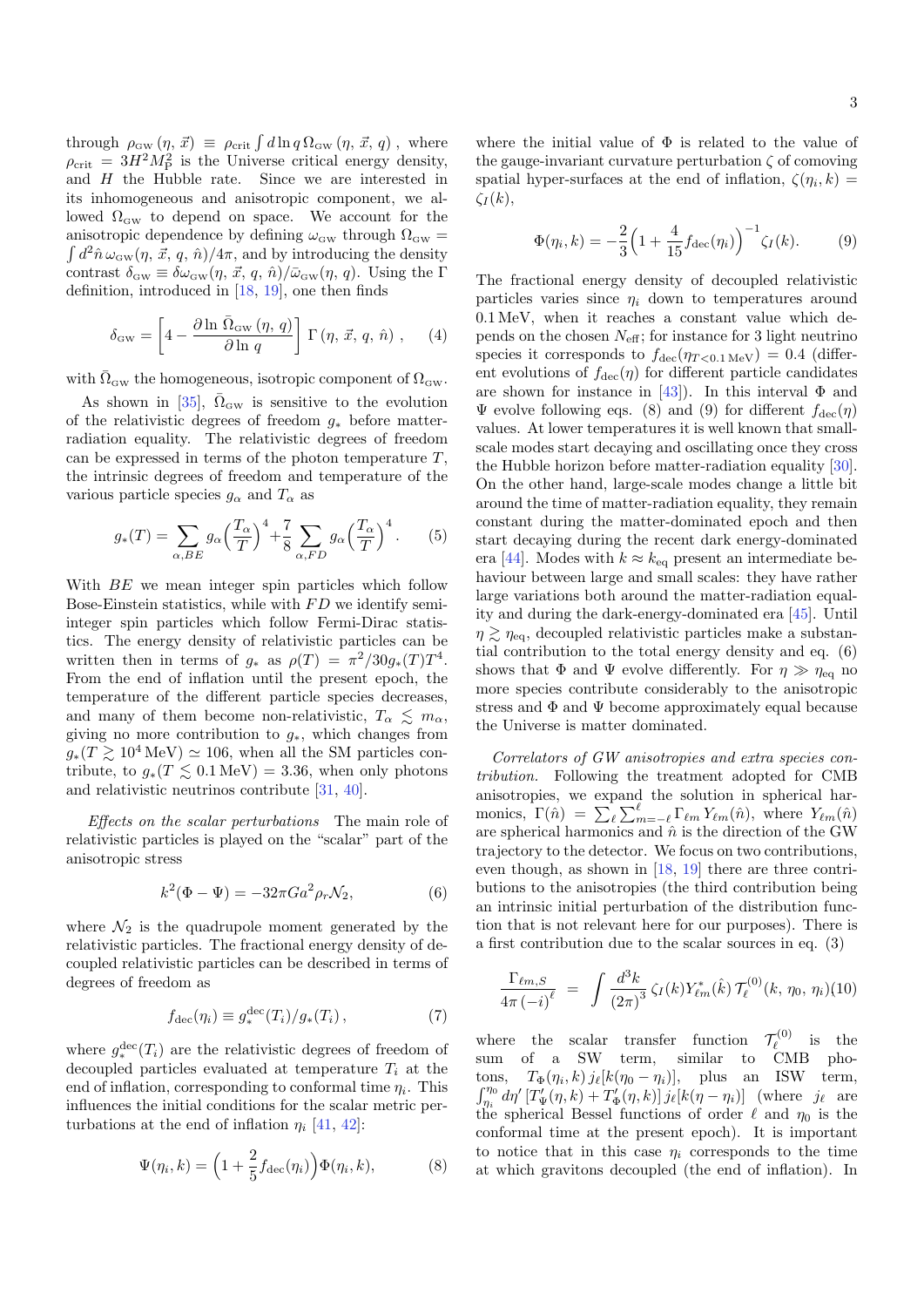fact, even if gravitational interactions decoupled around the Planck energy scale, the SGWB has been produced after the Planck epoch, i.e. during inflation, thus we can state that the cosmological GWs decoupled at the end of inflation, because at that time they started their free streaming. For the CMB the situation is different: the initial integration time corresponds to recombination,  $T_{\rm rec} \simeq 0.3 \,\text{eV}.$ 

Then there is a second contribution  $\Gamma_{\ell m,T}$  due to the tensor modes in eq. [\(3\)](#page-1-1), and it is formally analog to eq. [\(10\)](#page-2-3), with the product  $\zeta_I(k) Y^*_{\ell m}(\hat{k})$  replaced by the combination  $\sum_{\lambda=\pm 2} \hat{\xi}_{\lambda}(\vec{k}) - \lambda Y_{\ell m}^*(\hat{k}),$  involving spin-2 spherical harmonics, and with the scalar transfer function replaced by the tensor one  $\mathcal{T}_{\ell}^{(\pm 2)}$  $\tilde{q}_{\ell}^{(\pm 2)}(k, \eta_0, \eta_1),$ given by

$$
\mathcal{T}_{\ell}^{(\pm 2)} = \frac{1}{4} \sqrt{\frac{(\ell+2)!}{(\ell-2)!}} \int_{\eta_i}^{\eta_0} d\eta \, h' \left(\eta, \, k\right) \frac{j_{\ell} \left[k\left(\eta_0 - \eta\right)\right]}{k^2 \left(\eta_0 - \eta\right)^2}, \tag{11}
$$

where we have introduced a parametrization for the tensor perturbations in terms of their primordial amplitudes  $\hat{\xi}_{\lambda}$ , their polarization tensors  $e_{ij,\lambda}$  and their transfer function  $h, h_{ij}(\eta, k) = \sum_{\lambda = \pm 2} h(\eta, k) e_{ij,\lambda}(\hat{k}) \hat{\xi}_{\lambda}(\vec{k}).$ 

Therefore the SGWB angular power spectrum reads  $\langle \Gamma_{\ell m} \Gamma_{\ell' m'}^* \rangle \equiv \delta_{\ell \ell'} \, \delta_{m m'} \, \widetilde{C}_{\ell} = \delta_{\ell \ell'} \, \delta_{m m'} [\widetilde{C}_{\ell, S} + \widetilde{C}_{\ell, T}],$  where we denote the correlators with a tilde to distinguish them from the CMB case. Focusing only on the scalar contribution to the angular power-spectrum we have

$$
\frac{\tilde{C}_{\ell,S}(\eta_0)}{4\pi} = \int \frac{dk}{k} P^{(0)}(k) \left\{ T_{\Phi}(\eta_i, k) j_{\ell} [k(\eta_0 - \eta_i)] + \right. \\ \left. + \int_{\eta_i}^{\eta_0} d\eta \left[ T_{\Phi}'(\eta, k) + T_{\Psi}'(\eta, k) \right] j_{\ell} [k(\eta_0 - \eta)] \right\}^2, \tag{12}
$$

where  $P^{(0)}(k)$  is the primordial scalar power-spectrum. In the following, we are going to quantify the effect of the extra relativistic species on such terms, which dominate on large scales, and as such they are the ones which can be probed by GW interferometers due to their limited angular resolution [\[46](#page-5-36)[–49\]](#page-6-0).

Sachs-Wolfe effect and relativistic particle species. Similarly to the CMB case, at large angular scales the dominant term of the scalar contribution to the angular power-spectrum is the SW one. Taking into account the initial time  $\eta_i$  for the SGWB case, we modified the public code CLASS for the computation of CMB anisotropies [\[50\]](#page-6-1) adapting it to the SGWB. In Figure [1](#page-3-0) we have plotted  $\widetilde{C}_{\ell,S}$ , showing how different values of  $f_{\text{dec}}(\eta_i)$  (and thus different choices for the end of inflation energy scale and implicitly for the number of relativistic particles present at that time) affect differently the spectra. In the absence of a specific particle physics model for describing the decoupled relativistic species at  $\eta_i$ , we have varied  $f_{\text{dec}}(\eta_i)$  over all its domain, between 0 and 1, in this way



<span id="page-3-0"></span>FIG. 1: SW contribution to the angular power-spectrum of the SGWB. We can see that by increasing  $f_{\text{dec}}(\eta_i)$  we are decreasing more and more the amplitude of the angular powerspectrum. For values of  $f_{\text{dec}}(\eta_i)$  close to 1 we observe a saturation.

we have determined the maximum and the minimum SW effect (values close to 1 are only considered for illustrative purposes; as such a large fraction is not physically achievable). We can also give a simple analytic estimate of the SW contribution starting from eq. [\(9\)](#page-2-1). Considering that the effect is generated by particles which are relativistic at their decoupling  $(T_{dec} > m)$ , a simple estimate of the damping at low  $\ell$  is given by

$$
\frac{\tilde{C}_{\ell,S}^{SW}(\eta_0)}{4\pi} = \frac{4}{9} \left[ 1 + \frac{4}{15} f_{\text{dec}}(\eta_i) \right]^{-2} \times \times \int \frac{dk}{k} P^{(0)}(k) j_{\ell}^2 [k(\eta_0 - \eta_i)]. \tag{13}
$$

Measuring deviations in the SGWB anisotropies at low  $\ell$ from the angular power-spectrum for  $f_{\text{dec}}(\eta_i) = 0$  would be a proof that at early epochs there were decoupled relativistic particle species contributing to the total energy density by an amount  $f_{\text{dec}}(\eta_i)$ . Notice that  $\eta_i$  would correspond to temperatures so high that any Standard Model particle would be coupled at that epoch, thus any species responsible for this effect should arise in theories beyond the Standard Model. We can therefore conclude that this damping effect would provide precious information about new physics. The most promising candidate which can give important contributions to  $f_{\text{dec}}(\eta_i)$  is extra-radiation (ER), parametrized as  $\Delta N_{\text{eff}}$ , the excess from the standard value of 3.046 for the effective neutrino number  $N_{\text{eff}}$  [\[29\]](#page-5-19). These new species are relativistic at the present epoch, so they were relativistic at the end of inflation too. They cannot be Standard Model particles, therefore it is reasonable to suppose that they decoupled at temperatures higher than the energies reached in modern accelerators,  $T_{dec}^{ER} \gtrsim 10^6 \text{GeV}$ . This is consistent with the hypothesis that at the end of inflation they were decoupled too, i.e.  $\eta_{T_{dec}^{ER}} \lesssim \eta_i$ . On the other hand, if we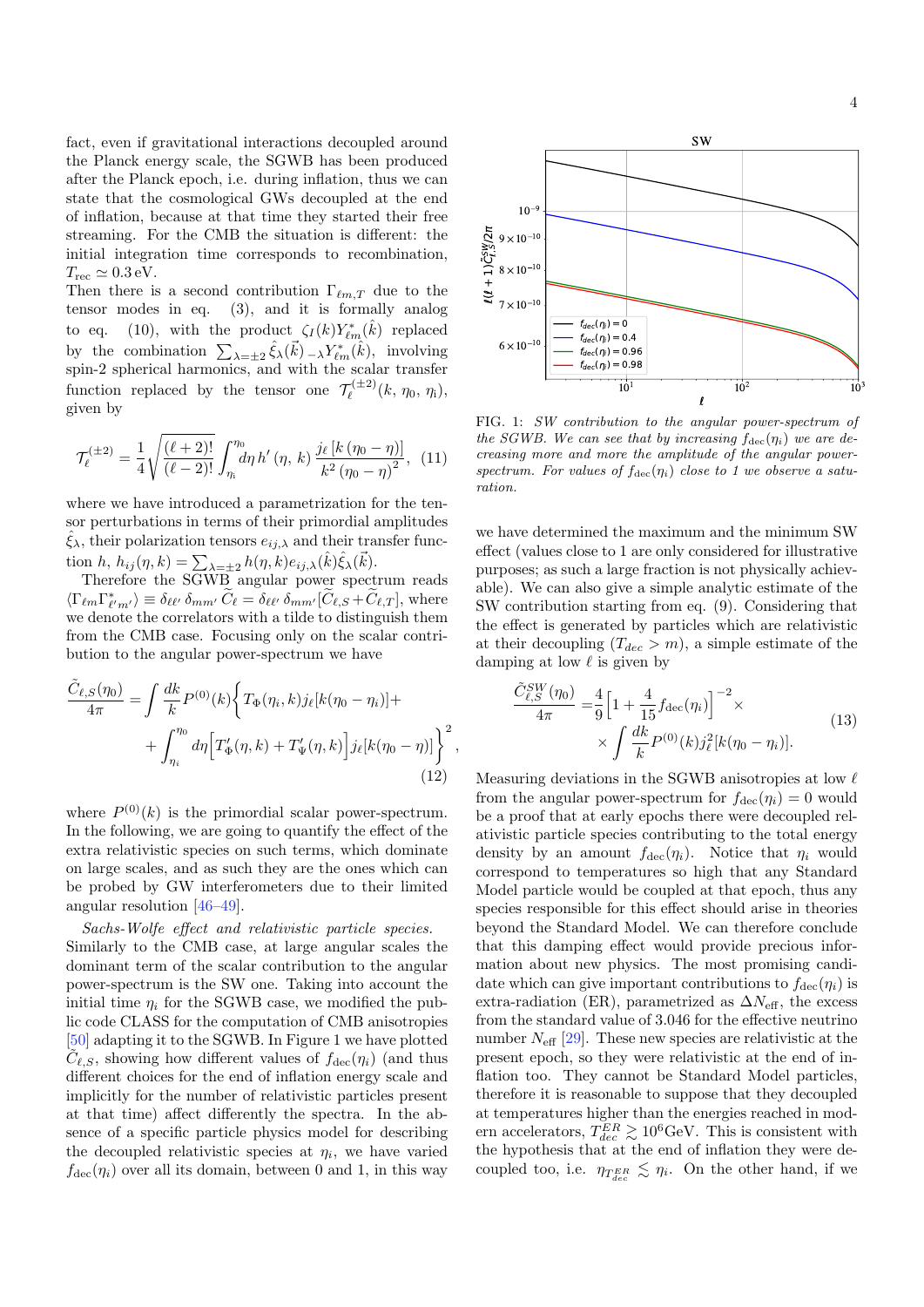

<span id="page-4-0"></span>FIG. 2: ISW contribution to  $\tilde{C}_{\ell,S}$ . We observe a bump at large  $\ell$  due to the fact that the potentials at large  $\ell$  have the maximum variation.

fix a specific particle physics model, we are able to describe the evolution of the decoupled relativistic degrees of freedom, or, in other words, we know  $f_{\text{dec}}(\eta)$ . Under such a hypothesis, a measurement of the SGWB angular power-spectrum would allow to determine a range for  $\eta_i$ , on the basis of the evolution of  $f_{\text{dec}}$ .

Integrated Sachs-Wolfe effect and relativistic particle species. As anticipated, the ISW effect is roughly proportional to the total variation of the potentials  $\Delta \Phi + \Delta \Psi$ , so, when we consider the total variation for the SGWB, we end up with larger variations with respect to the CMB, because in the CMB case we take the difference between the initial value (at recombination) and the present epoch, but at recombination the potentials were already damped, especially at small scales, therefore they would have a smaller impact on the ISW. The ISW contribution depends upon the variation of the potentials between  $\eta_i$ and  $\eta_0$ ; so it is sensitive the evolution of  $f_{\text{dec}}(\eta_i)$  up to low energies scales ( $T \lesssim 0.1$  MeV). Thus measurements of the anisotropies of the SGWB anisotropies can constrain extra particles species both at high and low energy scales. The effect of the change of number of relativistic degrees of freedom on the ISW contribution to the angular power-spectrum is represented in Fig. [2.](#page-4-0) As anticipated, a higher number of relativistic species suppresses the ISW contribution at the largest angular scales through its effect on the early ISW contribution.

We can sum up the two "scalar" contributions to show the main effect on large angular scales that, in the future, can be probed by GW interferometers. The result is given in Fig. [3,](#page-4-1) where the impact of a varying number of decoupled relativistic species is evident. We did not consider the contribution coming from the tensor background perturbations since we checked that they do not alter the spectrum at scales that can be probed in the future by GW direct detection experiments. As well known [\[32\]](#page-5-22) de-



<span id="page-4-1"></span>FIG. 3: Total scalar contribution to the SGWB angular powerspectrum, sum of the SW and the ISW terms.

coupled relativistic particles, and in particular neutrinos, create a damping on the amplitude of the tensor modes in the CMB. In a similar way relativistic particles have an impact also on the monopole amplitude of the GW energy density [\[35,](#page-5-24) [36\]](#page-5-25) and so on the amplitude of the angular power-spectrum.

Conclusions. In this Letter we have shown that the future detection of the SGWB of cosmological origin has profound implications on our understanding of the physics of the early Universe and on high energy physics aspects not accessible by present-day particle accelerators. We have shown that the anisotropies of the SGWB inherited by the GW generated during their propagation in the Universe, from the time of their decoupling at the end of inflation until today, feel the effect of relativistic particle species that are decoupled from the thermal bath. Having in mind the poor angular resolution of future GW detectors, we have focused on the effects most relevant at very large scales. As for the CMB, also for the SGWB, such scales are affected by the SW effect and by the ISW effect. We have therefore quantified the effect of different particle species on both the SW and ISW, and we have computed the SGWB angular power-spectrum. The cumulative effect of a larger number of decoupled relativistic particle species on the angular power-spectrum of the SGWB is a suppression at large scales. This will clearly becomes a potential observable effect as soon as such anisotropies will be detected.

Acknowledgments. N.B., D.B. and S.M. acknowledge partial financial support by ASI Grant No. 2016-24-H.0.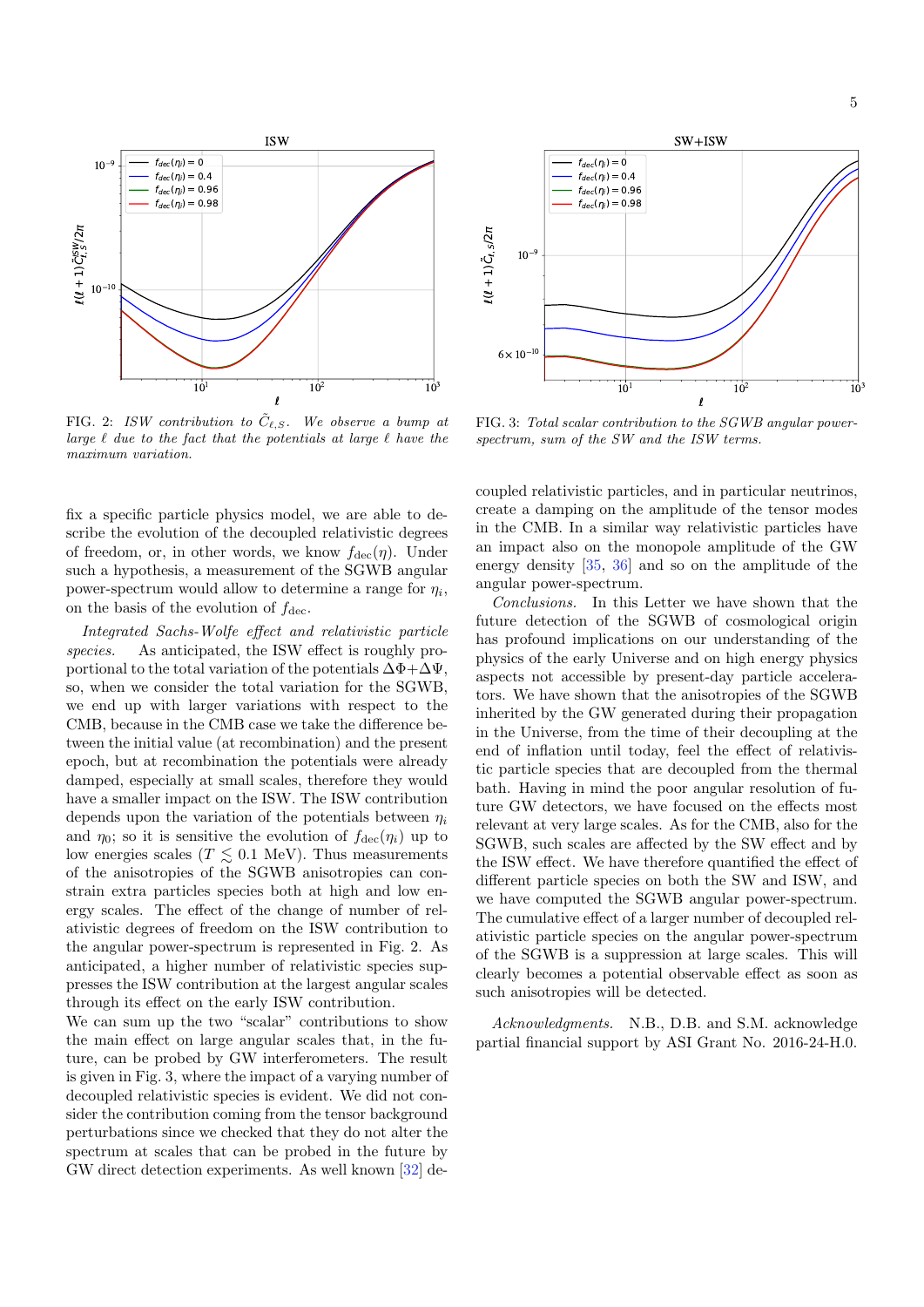- <span id="page-5-0"></span>[1] H. Audley et al. [LISA Collaboration], [arXiv:1702.00786](http://arxiv.org/abs/1702.00786) [astro-ph.IM].
- [2] S. Kawamura et al., Class. Quant. Grav. 23, S125 (2006).
- [3] B. Sathyaprakash et al., [arXiv:1108.1423](http://arxiv.org/abs/1108.1423) [gr-qc].
- [4] B. P. Abbott et al. [LIGO Scientific Collaboration], Class. Quant. Grav. 34, no. 4, 044001 (2017) [\[arXiv:1607.08697](http://arxiv.org/abs/1607.08697) [astro-ph.IM]].
- <span id="page-5-1"></span>[5] M. Maggiore, C. Van Den Broeck, N. Bartolo, E. Belgacem, D. Bertacca, M. A. Bizouard, M. Branchesi, S. Clesse, S. Foffa, J. Garca-Bellido, S. Grimm, J. Harms, T. Hinderer, S. Matarrese, C. Palomba, M. Peloso, A. Ricciardone and M. Sakellariadou, JCAP 03 (2020), 050 doi:10.1088/1475-7516/2020/03/050 [\[arXiv:1912.02622](http://arxiv.org/abs/1912.02622) [astro-ph.CO]].
- <span id="page-5-2"></span>[6] T. Regimbau, Res. Astron. Astrophys. 11 (2011), 369- 390 doi:10.1088/1674-4527/11/4/001 [\[arXiv:1101.2762](http://arxiv.org/abs/1101.2762) [astro-ph.CO]].
- <span id="page-5-3"></span>[7] C. Caprini and D. G. Figueroa, Class. Quant. Grav. 35, no. 16, 163001 (2018) [\[arXiv:1801.04268](http://arxiv.org/abs/1801.04268) [astro-ph.CO]].
- <span id="page-5-4"></span>[8] M. Maggiore, Phys. Rept. 331 (2000) 283 doi:10.1016/S0370-1573(99)00102-7 [\[gr-qc/9909001\]](http://arxiv.org/abs/gr-qc/9909001).
- [9] M. C. Guzzetti, N. Bartolo, M. Liguori and S. Matarrese, Riv. Nuovo Cim. 39, no. 9, 399 (2016) [\[arXiv:1605.01615](http://arxiv.org/abs/1605.01615) [astro-ph.CO]].
- <span id="page-5-5"></span>[10] N. Bartolo et al., JCAP 1612, no. 12, 026 (2016) [\[arXiv:1610.06481](http://arxiv.org/abs/1610.06481) [astro-ph.CO]].
- <span id="page-5-6"></span>[11] E. Barausse, et al., doi:10.1007/s10714-020-02691-1. [\[arXiv:2001.09793](http://arxiv.org/abs/2001.09793) [gr-qc]].
- <span id="page-5-7"></span>[12] P. Crotty, J. Lesgourgues and S. Pastor, Phys. Rev. D 67 (2003), 123005 doi:10.1103/PhysRevD.67.123005 [\[arXiv:astro-ph/0302337](http://arxiv.org/abs/astro-ph/0302337) [astro-ph]].
- [13] S. Hannestad, JCAP 01 (2006), 001 doi:10.1088/1475-7516/2006/01/001 [\[arXiv:astro-ph/0510582](http://arxiv.org/abs/astro-ph/0510582) [astro-ph]].
- [14] A. Cuoco, F. Iocco, G. Mangano, G. Miele, O. Pisanti and P. Serpico, Int. J. Mod. Phys. A 19 (2004), 4431-4454 doi:10.1142/S0217751X04019548 [\[arXiv:astro](http://arxiv.org/abs/astro-ph/0307213)[ph/0307213](http://arxiv.org/abs/astro-ph/0307213) [astro-ph]].
- [15] J. Lesgourgues and S. Pastor, Phys. Rept. 429 (2006), 307-379 doi:10.1016/j.physrep.2006.04.001 [\[arXiv:astro](http://arxiv.org/abs/astro-ph/0603494)[ph/0603494](http://arxiv.org/abs/astro-ph/0603494) [astro-ph]].
- <span id="page-5-8"></span>[16] N. Aghanim et al. [Planck], [\[arXiv:1807.06209](http://arxiv.org/abs/1807.06209) [astroph.CO]].
- <span id="page-5-9"></span>[17] C. R. Contaldi, Phys. Lett. B 771 (2017) 9 [\[arXiv:1609.08168](http://arxiv.org/abs/1609.08168) [astro-ph.CO]].
- <span id="page-5-29"></span>[18] N. Bartolo, D. Bertacca, S. Matarrese, M. Peloso, A. Ricciardone, A. Riotto and G. Tasinato, Phys. Rev. D 100 (2019) no.12, 121501 doi:10.1103/PhysRevD.100.121501 [\[arXiv:1908.00527](http://arxiv.org/abs/1908.00527) [astro-ph.CO]].
- <span id="page-5-10"></span>[19] N. Bartolo, D. Bertacca, S. Matarrese, M. Peloso, A. Ricciardone, A. Riotto and G. Tasinato, [\[arXiv:1912.09433](http://arxiv.org/abs/1912.09433) [astro-ph.CO]].
- <span id="page-5-11"></span>[20] D. Bertacca, A. Ricciardone, N. Bellomo, A. C. Jenkins, S. Matarrese, A. Raccanelli, T. Regimbau and M. Sakellariadou, Phys. Rev. D 101 (2020) no.10, 103513 doi:10.1103/PhysRevD.101.103513 [\[arXiv:1909.11627](http://arxiv.org/abs/1909.11627) [astro-ph.CO]].
- [21] C. Caprini, D. G. Figueroa, R. Flauger, G. Nardini, M. Peloso, M. Pieroni, A. Ricciardone and G. Tasinato, [arXiv:1906.09244](http://arxiv.org/abs/1906.09244) [astro-ph.CO].
- <span id="page-5-12"></span>[22] M. Pieroni and E. Barausse, [\[arXiv:2004.01135](http://arxiv.org/abs/2004.01135) [astroph.CO]].
- <span id="page-5-13"></span>[23] V. Alba and J. Maldacena, JHEP 1603 (2016) 115 [\[arXiv:1512.01531](http://arxiv.org/abs/1512.01531) [hep-th]].
- <span id="page-5-14"></span>[24] P. Peebles and J. Yu, Astrophys. J. 162 (1970), 815-836 doi:10.1086/150713
- <span id="page-5-15"></span>[25] J. Bond and A. Szalay, Astrophys. J. 274 (1983), 443-468 doi:10.1086/161460
- <span id="page-5-16"></span>[26] C. W. Misner, K. Thorne and J. Wheeler, "Gravitation,"
- <span id="page-5-17"></span>[27] A. Garoffolo, G. Tasinato, C. Carbone, D. Bertacca and S. Matarrese, [\[arXiv:1912.08093](http://arxiv.org/abs/1912.08093) [gr-qc]].
- <span id="page-5-18"></span>[28] W. T. Hu, [astro-ph/9508126.](http://arxiv.org/abs/astro-ph/9508126)
- <span id="page-5-19"></span>[29] E. Calabrese, D. Huterer, E. V. Linder, A. Melchiorri and L. Pagano, Phys. Rev. D 83 (2011), 123504 doi:10.1103/PhysRevD.83.123504 [\[arXiv:1103.4132](http://arxiv.org/abs/1103.4132) [astro-ph.CO]].
- <span id="page-5-20"></span>[30] S. Dodelson, "Modern Cosmology".
- <span id="page-5-21"></span>[31] E. W. Kolb and M. S. Turner, Front. Phys. **69** (1990), 1-547
- <span id="page-5-22"></span>[32] S. Weinberg, Phys. Rev. D **69** (2004), 023503 doi:10.1103/PhysRevD.69.023503 [\[arXiv:astro](http://arxiv.org/abs/astro-ph/0306304)[ph/0306304](http://arxiv.org/abs/astro-ph/0306304) [astro-ph]].
- [33] D. A. Dicus and W. W. Repko, Phys. Rev. D 72 (2005), 088302 doi:10.1103/PhysRevD.72.088302 [\[arXiv:astro](http://arxiv.org/abs/astro-ph/0509096)[ph/0509096](http://arxiv.org/abs/astro-ph/0509096) [astro-ph]].
- <span id="page-5-23"></span>[34] B. A. Stefanek and W. W. Repko, Phys. Rev. D 88 (2013) no.8, 083536 doi:10.1103/PhysRevD.88.083536 [\[arXiv:1207.7285](http://arxiv.org/abs/1207.7285) [hep-ph]].
- <span id="page-5-24"></span>[35] Y. Watanabe and E. Komatsu, Phys. Rev. D **73** (2006), 123515 doi:10.1103/PhysRevD.73.123515 [\[arXiv:astro](http://arxiv.org/abs/astro-ph/0604176)[ph/0604176](http://arxiv.org/abs/astro-ph/0604176) [astro-ph]].
- <span id="page-5-25"></span>[36] A. Mangilli, N. Bartolo, S. Matarrese and A. Riotto, Phys. Rev. D **78** (2008), 083517<br>doi:10.1103/PhysRevD.78.083517 [arXiv:0805.3234 doi:10.1103/PhysRevD.78.083517 [astro-ph]]. Copy to ClipboardDownload
- <span id="page-5-26"></span>[37] N. Bartolo, A. Hoseinpour, G. Orlando, S. Matarrese and M. Zarei, Phys. Rev. D 98 (2018) no.2, 023518 [\[arXiv:1804.06298](http://arxiv.org/abs/1804.06298) [gr-qc]].
- <span id="page-5-27"></span>[38] N. Bartolo, S. Matarrese and A. Riotto, JCAP 0701 (2007) 019 [\[astro-ph/0610110\]](http://arxiv.org/abs/astro-ph/0610110).
- <span id="page-5-28"></span>[39] N. Bartolo, S. Matarrese and A. Riotto, JCAP 0606, 024 (2006) [\[astro-ph/0604416\]](http://arxiv.org/abs/astro-ph/0604416).
- <span id="page-5-30"></span>[40] J. Lesgourgues, et al. "Neutrino Cosmology".
- <span id="page-5-31"></span>[41] S. Bashinsky and U. Seljak, Phys. Rev. D 69 (2004), 083002 doi:10.1103/PhysRevD.69.083002 [\[arXiv:astro](http://arxiv.org/abs/astro-ph/0310198)[ph/0310198](http://arxiv.org/abs/astro-ph/0310198) [astro-ph]].
- <span id="page-5-32"></span>[42] C. P. Ma and E. Bertschinger, Astrophys. J. **455** (1995), 7-25 doi:10.1086/176550 [\[arXiv:astro-ph/9506072](http://arxiv.org/abs/astro-ph/9506072) [astroph]].
- <span id="page-5-33"></span>[43] N. DePorzio, W. L. Xu, J. B. Muoz and C. Dvorkin, [\[arXiv:2006.09380](http://arxiv.org/abs/2006.09380) [astro-ph.CO]].
- <span id="page-5-34"></span>[44] W. Hu and M. J. White, Astrophys. J. **471** (1996), 30-51 doi:10.1086/177951 [\[arXiv:astro-ph/9602019](http://arxiv.org/abs/astro-ph/9602019) [astro-ph]].
- <span id="page-5-35"></span>[45] W. Hu and N. Sugiyama, Astrophys. J. 444 (1995), 489- 506 doi:10.1086/175624 [\[arXiv:astro-ph/9407093](http://arxiv.org/abs/astro-ph/9407093) [astroph]].
- <span id="page-5-36"></span>[46] A. Taruya and H. Kudoh, Phys. Rev. D 72 (2005), 104015 doi:10.1103/PhysRevD.72.104015 [\[arXiv:gr-qc/0507114](http://arxiv.org/abs/gr-qc/0507114)  $\left[\text{gr-qc}\right]$ .
- [47] A. Taruya, Phys. Rev. D 74 (2006), 104022 doi:10.1103/PhysRevD.74.104022 [\[arXiv:gr-qc/0607080](http://arxiv.org/abs/gr-qc/0607080)  $\left[\text{gr-qc}\right]$ .
- [48] J. Baker, T. Baker, C. Carbone, G. Congedo, C. Contaldi, I. Dvorkin, J. Gair, Z. Haiman, D. F. Mota, A. Renzini, E. J. Buis, G. Cusin, J. M. Ezquiaga, G. Mueller, M. Pieroni, J. Quenby, A. Ricciardone, I. D. Saltas,